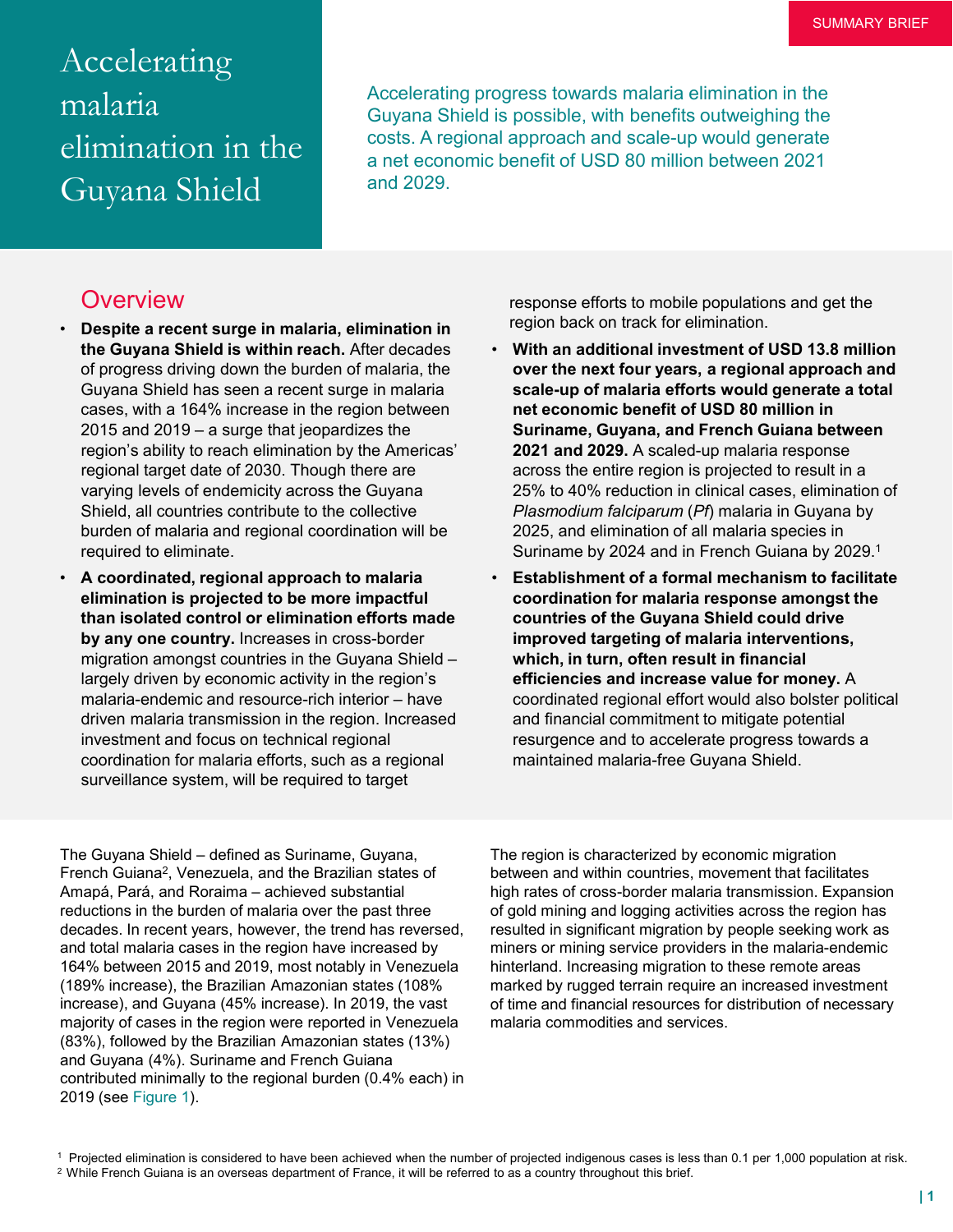#### **Figure 1. Total malaria cases reported annually in the Guyana Shield, 2015 to 2019**



*Source: World Health Organization. World Malaria Report 2013 and 2020.*

# Guyana Shield: a region at a crossroads

Malaria in the Guyana Shield does not belong to any one country. Though each has varying levels of endemicity, all countries in the Guyana Shield contribute to the regional burden of malaria. **Due to the interconnectedness of the region, the achievement and maintenance of malaria elimination in any one country will likely remain dependent on progress made by the region as a whole**. Thus, collaboration between countries is essential and elimination must be a regional goal.

The Pan American Health Organization (PAHO) has put forth a bold vision to drive down the burden of malaria across the Region of the Americas in order to achieve regional elimination by 2030. With less than a decade to reach ambitious malaria elimination targets, countries urgently need to work hand-in-hand and increase investment to accelerate progress in the coming years.

### Momentum can be sustained through regional scale-up

A coordinated, regional approach to malaria elimination is projected to be more impactful than the control or elimination of malaria in any one country in isolation. An epidemiological-economic model was utilized to project

malaria transmission and associated costs for various scenarios, including a regionally coordinated response. This approach includes both intensified interventions in Suriname, Guyana, and French Guiana, as well as an aspirational decrease in cases imported into these countries from Brazil and Venezuela. While this scenario is considered optimistic, as it relies on multiple interconnected factors occurring simultaneously across the region, it demonstrates the value of coordinated efforts to decrease malaria throughout the region.

According to availability of data and strategic insight, findings are presented for Suriname, Guyana, and French Guiana. The Brazilian Amazonian states and Venezuela are included insofar as their impact of imported malaria transmission on the rest of the region however costs and benefits are not reported.

### What are the costs?

An accelerated regional approach would require a **total additional investment of USD 13.8 million** by Suriname, Guyana, and French Guiana across their national malaria responses between 2021 and 2024, equating to approximately USD 3.5 million annually. The additional investment in malaria response required by each country over the next four years, as compared with available financial commitment projections (Suriname and Guyana) or with the projected cost of continuation of current interventions (French Guiana), are as follows:

|  |                  | <b>Current</b><br>financial<br>commitments<br>$(2021 - 2024)$ | <b>Additional investment</b><br>needed for regional<br>scale-up (2021-2024) |
|--|------------------|---------------------------------------------------------------|-----------------------------------------------------------------------------|
|  | Suriname         | <b>USD 10.9</b><br>million*                                   | an additional USD 3.1<br>million (USD 800,000<br>per year)                  |
|  | Guyana           | <b>USD 34.9</b><br>million*                                   | an additional USD 7.5<br>million (USD 1.9 million<br>per year)              |
|  | French<br>Guiana | USD 3.8<br>million**                                          | an additional USD 3.2<br>million (USD 800,000<br>per year)                  |

*\*Financial commitment projections for Suriname and Guyana are sourced from the respective Funding Landscape Tables, as submitted to the Global Fund (2020).* 

*\*\*Financial commitment projections for French Guiana were unavailable and the projected cost of continuation of current interventions was used for this purpose.*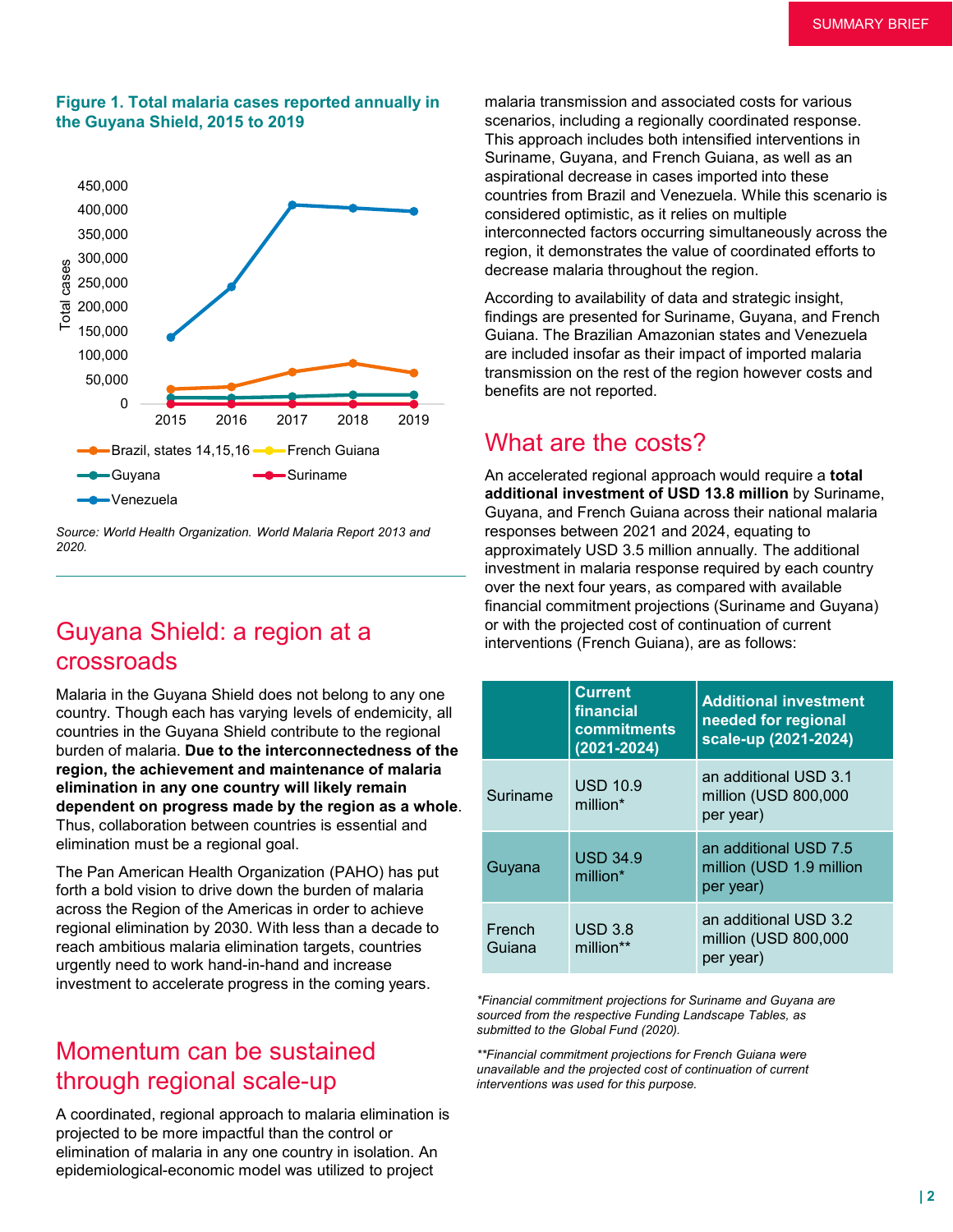#### **Figure 2. Projected additional investment required for regional scale up approach, 2021 to 2024**



The projected total investment required for the full study period (2021 to 2029) to finance a regional scale up approach is USD 93.9 million in Guyana, USD 28.9 million in Suriname, and USD 16.4 million in French Guiana.

### What are the benefits?

The simultaneous intensification of efforts and decrease in transmission across the region is projected to result in sweeping health and economic benefits. Regional coordination is projected to enable Suriname to avert 800 clinical cases over the next four years on the fast-track to elimination in 2024, four years ahead of when it would otherwise reach zero, thereby meeting its national elimination goal (Figure 2). Scaling up malaria interventions regionally is projected to result in elimination of *Pf* malaria in Guyana by 2025 — achieving the national species elimination target — and to avert over 240,000 clinical cases in Guyana over the next four years as compared to a business as usual scenario (Figure 3). The pace of elimination in French Guiana is also projected to accelerate, with malaria elimination achieved by 2029 and 2,000 clinical cases averted (Figure 4), as compared to continuation of current interventions where elimination would remain elusive before 2030.

|                         | <b>Cases averted</b><br>with regional<br>scale up as<br>compared to<br>business as<br>usual approach<br>$(2021 - 2024)$ | <b>Projected year of</b><br>elimination<br>with regional scale up |
|-------------------------|-------------------------------------------------------------------------------------------------------------------------|-------------------------------------------------------------------|
| <b>Suriname</b>         | 800 clinical<br>cases averted                                                                                           | Elimination of both malaria<br>species by 2024                    |
| Guyana                  | 242,000 clinical<br>cases averted                                                                                       | Elimination of Pf malaria<br>by 2025                              |
| <b>French</b><br>Guiana | 2,000 clinical<br>cases averted                                                                                         | Elimination of both malaria<br>species by 2029                    |

Aggregating costs and benefits across Suriname, Guyana, and French Guiana, **every dollar invested in regional malaria scale-up is estimated to result in USD 2.30 in economic benefit**. In total, such investment would generate a net **economic benefit of USD 80 million between 2021 and 2029**. The economic benefits of a regional approach to malaria elimination are most acutely evident in Guyana. By the year 2025, Guyana would accrue an annual economic benefit of USD 11 million. The economic benefits of accelerating malaria elimination in French Guiana are projected to result in national economic savings by 2023, and grow to nearly USD 1 million annually by 2028. Suriname is projected to incur a more modest economic gain: with an accelerated regional approach generating a 20% return on investment.

The estimated benefits are likely understated, as malaria elimination leads to other benefits not included in the economic evaluation. Regional malaria elimination could yield greater economic benefits by bolstering other industries (e.g., tourism), strengthening health systems, and improving regional health security — with evidence showing that each 10% decrease in a country's burden of malaria can result in a 0.3% growth in their gross domestic product. Malaria investments in areas such as strengthened surveillance systems can build health system capacity to respond to other global health security threats, such as COVID-19A.

The following figures show the projected clinical case incidence from 2020 to 2029 under the various scenarios modeled. The specific interventions included under each scenario were developed by the national malaria program specific to the country context and are available in the fulllength report.

.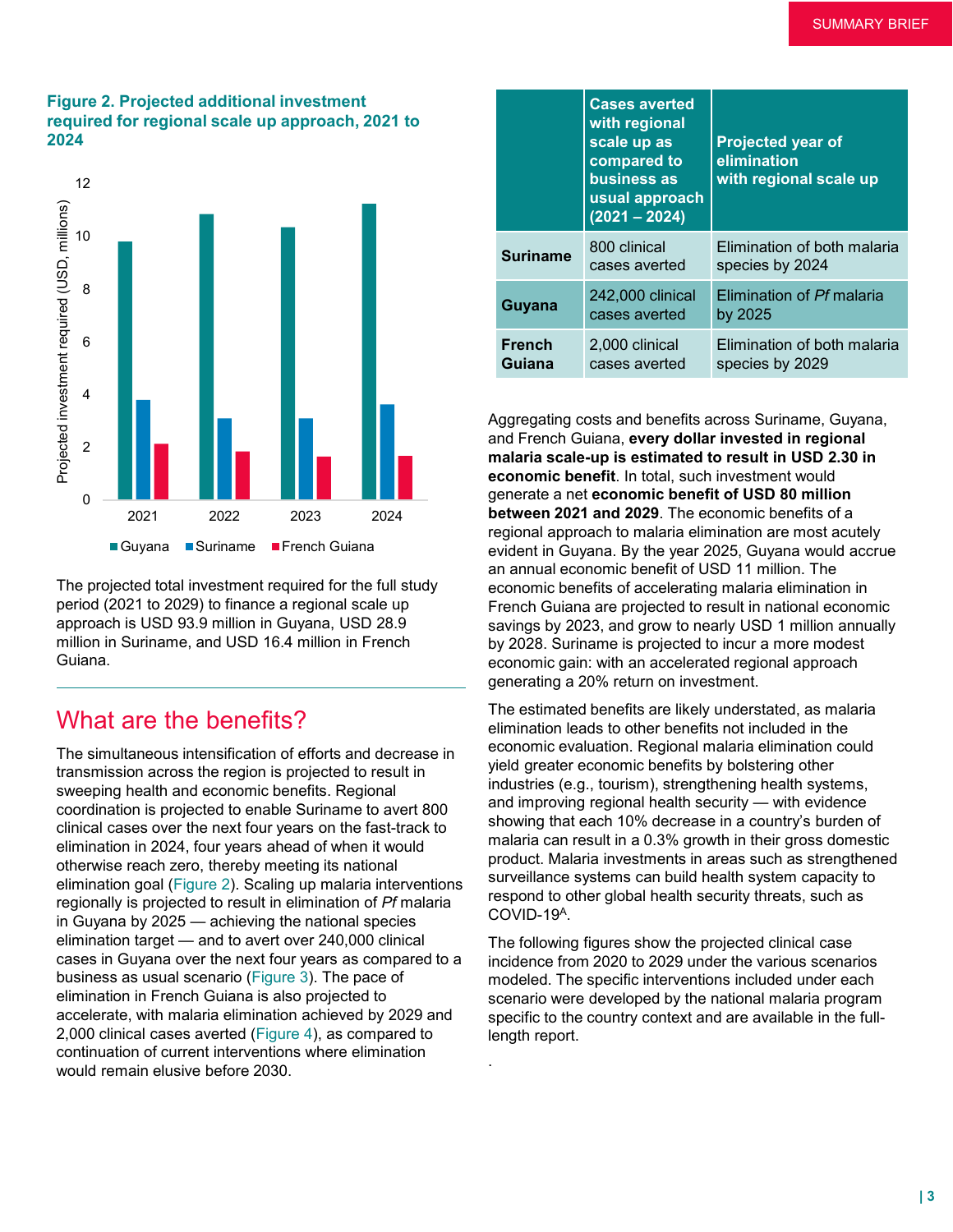#### Modeled Scenarios

- **Business as Usual**: Maintain present levels of current interventions in Suriname, Guyana, and French Guiana and imported cases from Brazil and Venezuela into the rest of the region continue on their current trajectory.
- **Scale-Up 1**: Scale-up of current interventions and introduction of new, country-focused interventions occur in Suriname and Guyana only. Business as usual assumed for the rest of the region.
- **Scale-Up 2**: Scale-up of current interventions and introduction of new, country-focused interventions occur in Suriname, Guyana, and French Guiana and decrease in imported cases from Brazil and Venezuela into the rest of the region.
- **Reduced Investment**: Scale-back of current interventions in Suriname and French Guiana. Business as usual assumed for the rest of the region.
- **Artemisinin Resistance**: Increase treatment failure to first line-malaria treatment in Guyana. Business as usual assumed for rest of the region.

#### **Figure 3. Projected clinical cases per 1,000 population at risk from 2020 to 2029 in Suriname**



#### **Figure 4. Projected clinical cases per 1,000 population at risk from 2020 to 2029 in Guyana**



### **Figure 5. Projected clinical cases per 1,000 population at risk from 2020 to 2029 in French Guiana.**